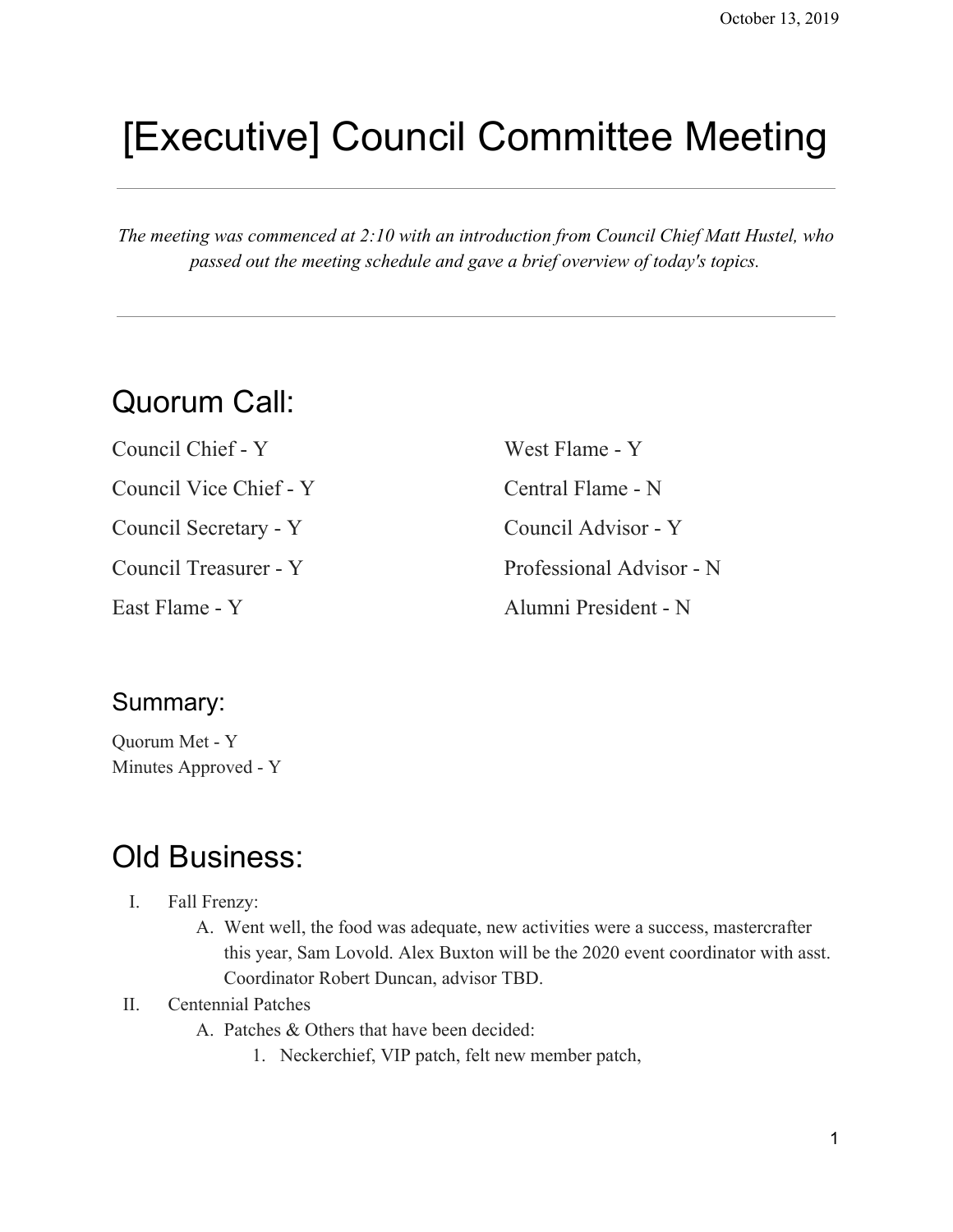- 2. Challenge coin handed out at Midwinter dinner for all attendees from the Scout Executive
- III. Budget with Don
	- A. By the end of October we need a full budget made for 2020, including all ember, fire, and council budgets

## New Business:

- I. Firecrafter Promotion Program
	- A. West Flame goes to troops in their area and does a Firecrafter presentation that also includes camp promotion.
		- 1. Troops will sign up for the Flame to come and visit their troop and present, the attendance to camps this year has skyrocketed as a result
		- 2. We could build kits for these presentations, that members may check out and utilize to promote Firecrafter and summer camp
		- 3. This can not only encourage participation in summer camp but also encouraging participation in Ember meetings through doing these promotions
	- B. Council may be working on a packaged presentation that could be taken to units to promote summer camp, this will be presented to council in November.
	- C. Ryan and Daniel can reach out to Jay Stoecker (jay.stoecker@scouting.org) at Council to offer help with creating or implementing the promotional material 1. Done by October 15th, 2019
- II. 2020/2021 Calendar Dates
	- A. Fall Frenzy dates may need to be changed for this year, to be moved back further into fall again
		- 1. The new date is September 25-27, this needs to be changed on the website
	- B. 2021 Midwinter dinner
		- 1. It is currently set for the day after new years, should we push it back?
		- 2. No.
- III. Midwinter Dinner
	- A. VIP reception
		- 1. It is set from 4:00-5:45pm (midwinter dinner begins at 6)
		- 2. In the past there has been a CCM scheduled before the event, do we still want to have it before the event?
		- 3. CCM could start at 2:00pm at Belzer
			- a) We need to change the timing on the event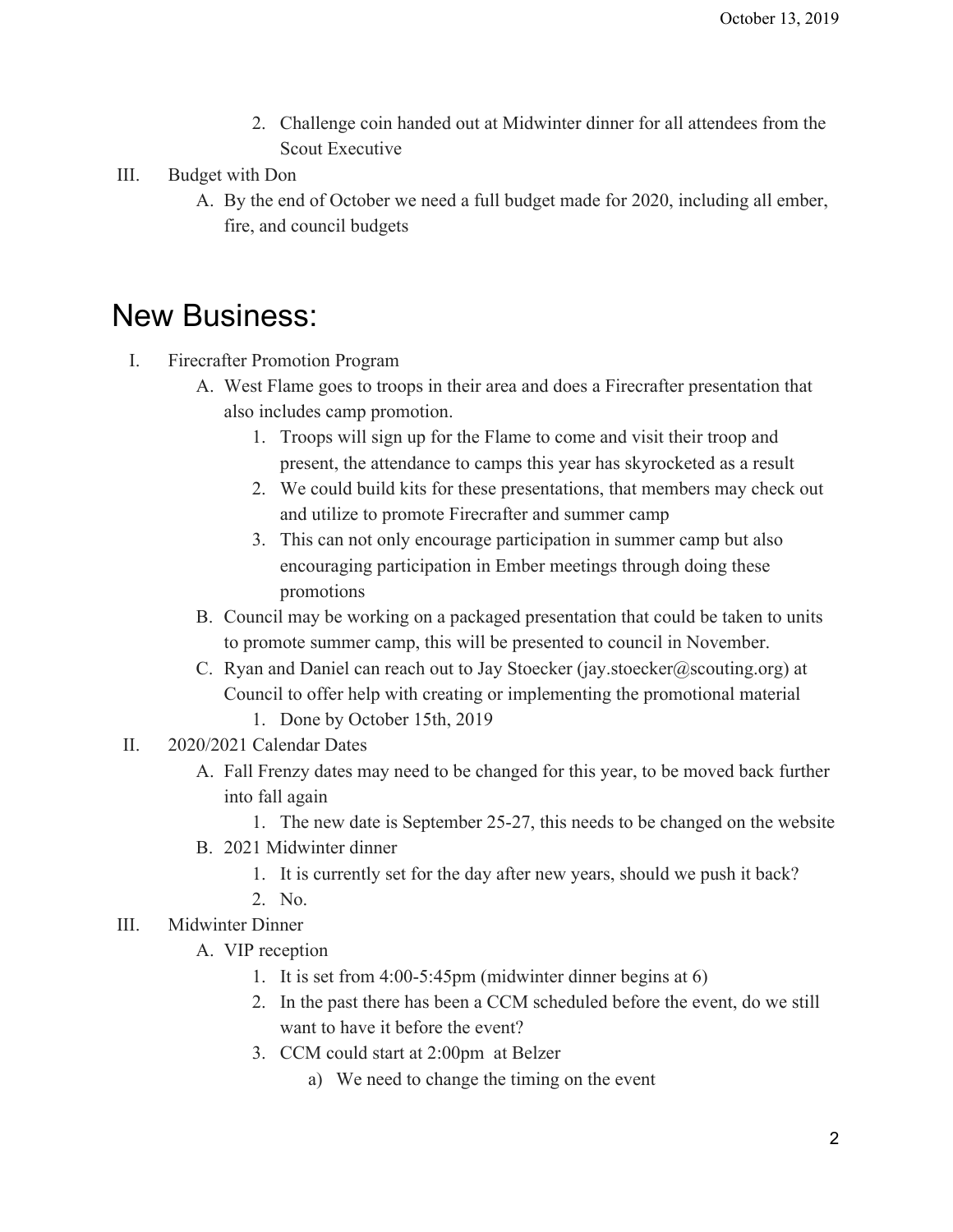- 4. Trading post will be set up at Belzer but online orders will be brought to Midwinter dinner
- B. Awards
	- 1. We need to decide on who is winning the four awards so that we can print the awards and frame them before Midwinter Dinner
		- a) By the December Executive Meeting

# Alumni Association:

- I. Council Advisor Comments
	- A. A request from Ryan Dillion
		- 1. We no longer have merchandise for sale at the council office
		- 2. He requests that members at the December executive meeting (4:30-6pm) stay after the meeting to fill Christmas orders
	- B. Alumni association wants to protect their members by now requiring that anyone wanting to stay overnight at an event is registered with the BSA
		- 1. Additionally any adults that are interacting with the youth should be a BSA member (i.e. advisors, guides at ritual)
		- 2. We will be talking to Council about how this would be implemented from a youth standpoint, i.e. those who are staying overnight at events (such as tagalongs)
	- C. Perception and appearance of our organization: from Council
		- 1. We need to create a record for who is guiding who to hill ceremony
			- a) We are looking at making two candidate cards one for the candidate and one to record who is guiding the youth
			- b) The reason being if we recive any complaints or concerns at hill to do with their guide, we have a record of who was with them, especially because the candidates are blindfolded for part of hill
		- 2. Crossroads of America Council has made it clear that they do not want us to wear only a fireshirt with no undershirt anymore
			- a) This means when dressing in a fireshirt there will be an undershirt on as well
			- b) This is to protect our organization from questioning from outsiders to help promote the longevity of our organization
			- c) This additionally will create consistency between the camps: by having a clear rule on undershirts for the organization as a whole
	- D. We have been encouraged to create a service core to promote opportunities for firecrafters to assist in service opportunities